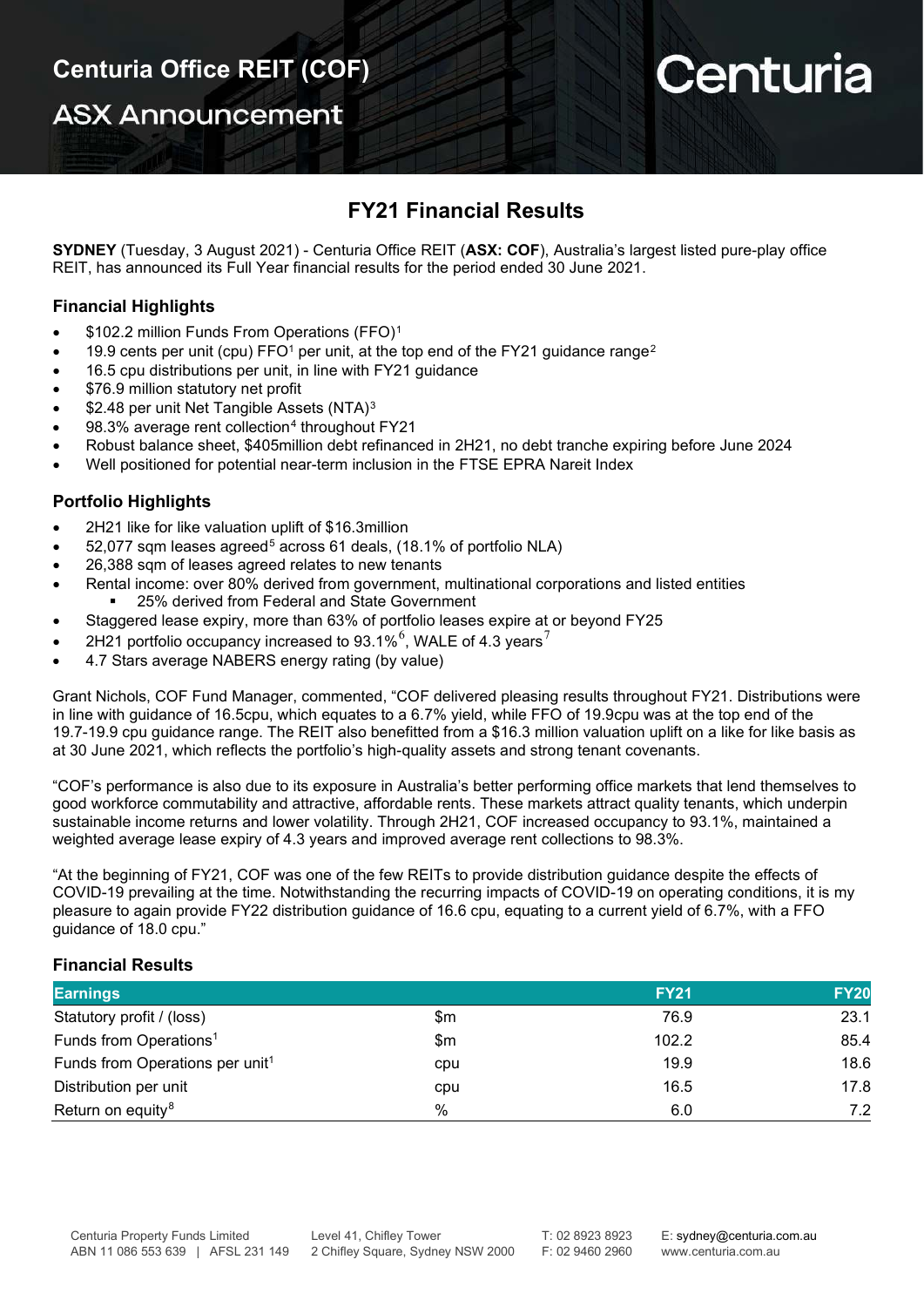# **ASX Announcement**

# Centuria

| <b>Balance sheet</b>      |     | <b>FY21</b> | <b>HY21</b> | <b>FY20</b> |
|---------------------------|-----|-------------|-------------|-------------|
| <b>Total Assets</b>       | \$m | 2,068.9     | 2,103.5     | 2,119.3     |
| NTA per unit <sup>3</sup> | J   | 2.48        | 2.45        | 2.49        |
| Gearing                   | %   | 33.5        | 34.6        | 34.5        |

Statutory net profit for FY21 was \$76.9m, with Funds from Operations<sup>1</sup> of \$102.2 million or 19.9 cpu, and distributions of 16.5 cpu. Funds from Operations during FY21 benefited from receipt of a surrender payment from Foxtel, who surrendered their lease over the entire building at 35 Robina Town Centre Drive, Robina, QLD. Under the agreement, COF received a surrender payment equivalent to the rent payable under the remaining Foxtel lease term discounted to June 2020. Pleasingly, since the surrender occurred in July 2020, the building has been largely re-let, with occupancy increasing to 88.6%, which demonstrates COF's continued success in active leasing management.

Like for like portfolio revaluations at 30 June 2021 of \$16.3 million contributed to NTA<sup>3</sup> of \$2.48 per unit.

COF enhanced its debt profile through the period with \$405million of debt refinanced in the second half of FY21, increasing the weighted debt maturity to 4.2 years (from 2.3 years) and providing \$106.7 million of undrawn debt. The REIT now has no debt tranche expiring before June 2024 and maintains a competitive all-in debt cost of approximately 2.4%<sup>[9](#page-3-8)</sup>. COF has significant covenant headroom with an interest coverage ratio of 6.6x (covenant 2.0x) and loan to value ratio of 35.0% (covenant 50%).

## **Property Portfolio**

| <b>Portfolio Snapshot</b>                            |       | <b>FY21</b> | <b>HY21</b> | <b>FY20</b> |
|------------------------------------------------------|-------|-------------|-------------|-------------|
| Number of assets                                     |       | 22          | 23          | 23          |
| Book value                                           | \$m   | 2,014.3     | 2,032.4     | 2,053.3     |
| <b>WACR</b>                                          | $\%$  | 5.81        | 5.90        | 5.93        |
| Occupancy by income                                  | $\%$  | 93.1        | 91.5        | 98.1        |
| WALE by gross income                                 | years | 4.3         | 4.5         | 4.7         |
| Leases agreed by area                                | sqm   | 52,077      | 28,306      | 32,378      |
| Average NABERS Energy rating (by value)              | stars | 4.7         | 4.8         | 4.8         |
| Average NABERS Water rating (by value) <sup>10</sup> | stars | 3.2         |             |             |
| Average building age (by value)                      | vears | 16.8        | 16.4        | 15.9        |

COF benefitted from robust leasing activity throughout FY21. Leases were agreed<sup>5</sup> with 61 tenants, across 52,077sqm (18.1% of portfolio NLA). Of the leases agreed, 26,388 sqm related to new tenants, with 15 of the new tenants being in excess of 500sqm.

In particular, strong results were achieved at:

- 100 Brookes Street, Fortitude Valley QLD five new tenants increased occupancy from 80.9% to 100% and extended the WALE from 3.7 to 4.9 years.
- 35 Robina Town Centre Drive, Robina QLD occupancy has been increased to 88.6% following Foxtel's full building surrender in July 2020.
- 131 Grenfell Street, Adelaide SA building occupancy retained at 100% following a three year lease to a new SA Government department.
- 1 Richmond Road, Keswick SA building occupancy retained at 100% following a new five year lease to ARTC.

Through active tenant relations and effective asset management, over 63% of the portfolio's leases now expire at or beyond FY25. COF's portfolio of young, well connected and affordable assets continue to attract quality tenants with 27% of portfolio income derived from Government tenants while a further 55% is derived from multinational corporations and listed entities.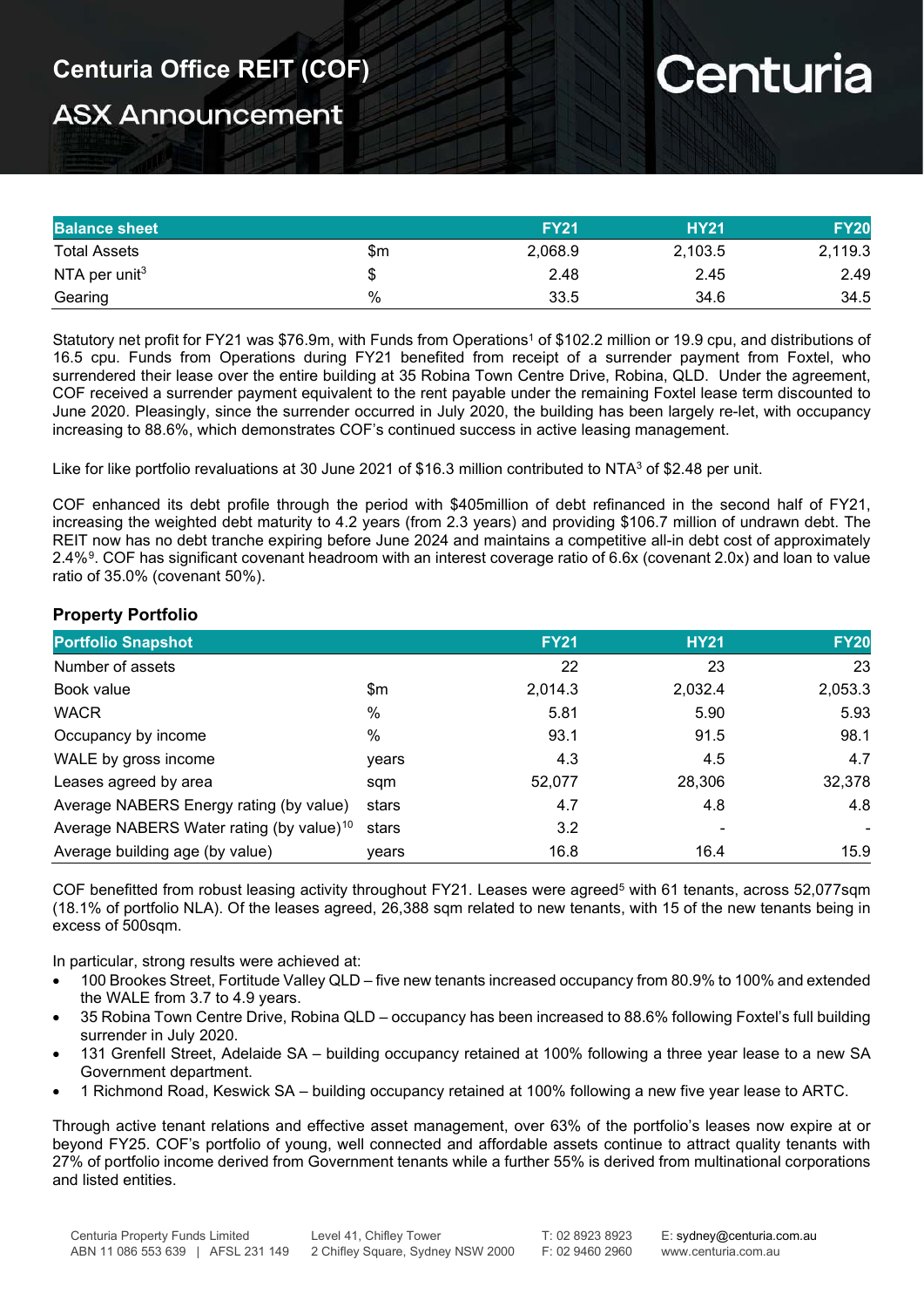## **ASX Announcement**

# Centuria

COF externally revalued 14 of its 22 properties as at 30 June 2021, resulting in a like for like increase of \$16.3 million due to positive leasing outcomes and some capitalisation rate compression. COF's \$2.0 billion portfolio now has a weighted average capitalisation rate of 5.81%.

COF demonstrated resilience to the continued impact of COVID-19. COF's portfolio rent collections averaged more than 98.3% for the full year to 30 June 2021. Provided rent relief, both waivers and deferrals, totalled c.\$1.9 million for FY21, with limited rent relief provided during Q4FY21.

During 1H21, COF divested a 25% interest in 465 Victoria Avenue, Chatswood NSW for \$44.7 million, which unwound the REIT's only minority interest in its portfolio at a price that was \$2.8 million above prior book value.

## **Sustainability**

COF is externally managed by Centuria Capital Group (Centuria) and aligns itself to Centuria's Sustainability approach. Throughout FY21, Centuria and COF implemented various ESG initiatives, including:

- Centuria's first Sustainability Report to be released later this year and to include responses to the Task Force on Climate Related Financial Disclosure recommendations
- Further diversification of COF's responsible entity Board (CPFL), appointing Matthew Hardy as independent Chair and Nicole Green as Independent Non-Executive Director
- Establishment of Centuria's Culture and ESG Board Committee
- Release of Centuria's first modern slavery statement
- Gender diversity of 38% to 62%, females to males
- 94%[11](#page-3-10) of employees enjoy working at Centuria, 91%[12](#page-3-11) of tenants recommend Centuria
- Compulsory employee training established for cyber security, financial education, and code of conduct
- Retaining Centuria membership to the Diversity Council of Australia

Specific to environment, over the course of FY21, COF sought to enhance energy and water efficiency under the NABERS rating scheme. A Sustainability Portfolio Index rating of 4.7 for Energy and 3.2 for Water were received for CY2020. Furthermore, COF has disclosed its CY2019 and CY2020 energy and water consumption, GHG emissions (Scope 1 and 2), and their respective intensities in the FY21 results presentation.

## **Summary & Outlook**

Mr Nichols, commented, "Throughout FY21, a number of office transactions have reinforced the strength of the Australian commercial office market and suggest continuing strong investment demand for Australian office assets. This resilient performance continues to attract the interest of domestic of offshore capital, who view Australia's economic and office market fundamentals favourably.

"Despite the ongoing impacts of COVID-19, the COF portfolio has been able to generate strong leasing activity and achieve high levels of cash receipts. This performance is testament to COF's diversified portfolio of quality, highly connected assets that offer attractive office spaces in Australia's better performing office markets.

"While there remains uncertainty due the ongoing disruptions caused by COVID-19, we have seen increasing white collar employment growth and greater confidence from tenants in relation to their future office accommodation requirements. Throughout FY22 we expect to see more employees returning to the office and further improving leasing activity."

COF provides FY22 distribution guidance<sup>[13](#page-3-12)</sup> of 16.6cpu, which equates a current yield of c 6.7%. Distributions are expected to be paid in equal quarterly instalments. COF provides FY22 FFO guidance<sup>13</sup> of 18.0 cpu.

## **FY21 Results Presentation**

COF is providing a market briefing, which will be made available via the [Centuria website.](https://centuria.com.au/office-reit/investor-centre/annual-results/fy21/)

### **– Ends –**